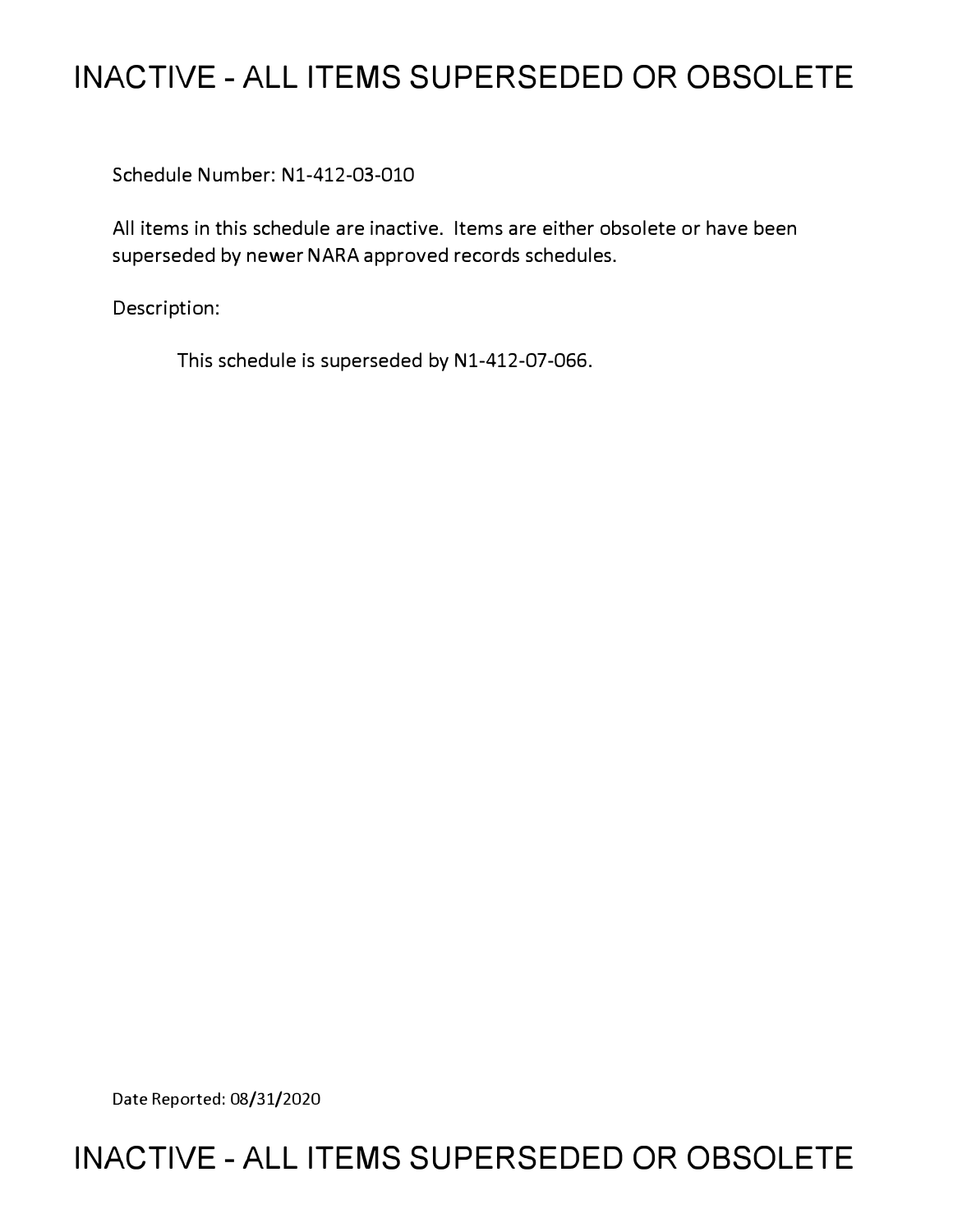|                                                                                   |                                |                                                                                                                                                                                                                           |                      |              |                                                                                                                                                                                                                         | NWML                                          |  |
|-----------------------------------------------------------------------------------|--------------------------------|---------------------------------------------------------------------------------------------------------------------------------------------------------------------------------------------------------------------------|----------------------|--------------|-------------------------------------------------------------------------------------------------------------------------------------------------------------------------------------------------------------------------|-----------------------------------------------|--|
| <b>REQUEST FOR RECORDS DISPOSITION AUTHORITY</b><br>(See Instructions on reverse) |                                |                                                                                                                                                                                                                           |                      |              | <b>EAVE BLANK (NARA use only)</b>                                                                                                                                                                                       |                                               |  |
|                                                                                   |                                |                                                                                                                                                                                                                           |                      |              | <b>JOB NUMBER</b>                                                                                                                                                                                                       |                                               |  |
|                                                                                   |                                | TO: NATIONAL ARCHIVES and RECORDS ADMINISTRATION (NIR)                                                                                                                                                                    |                      |              | $\frac{\gamma_1-\gamma_2-\gamma_3-\gamma_3-\gamma_0}{\text{DATE RECEIVED}}$                                                                                                                                             |                                               |  |
| WASHINGTON, DC 20408                                                              |                                |                                                                                                                                                                                                                           |                      |              | $1 - 15 - 2003$                                                                                                                                                                                                         |                                               |  |
| 1. FROM (Agency or establishment)<br><b>Environmental Protection Agency</b>       |                                |                                                                                                                                                                                                                           |                      |              | NOTIFICATION TO AGENCY                                                                                                                                                                                                  |                                               |  |
|                                                                                   |                                |                                                                                                                                                                                                                           |                      |              |                                                                                                                                                                                                                         |                                               |  |
| 2. MAJOR SUBDIVISION<br>Office of International Affairs                           |                                |                                                                                                                                                                                                                           |                      |              | In accordance with the provisions of 44<br>U.S.C. 3303a the disposition request,<br>including amendments, is approved except<br>for items that may be marked "disposition<br>not approved" or "withdrawn" in column 10. |                                               |  |
| 3. MINOR SUBDIVISION                                                              |                                |                                                                                                                                                                                                                           |                      |              |                                                                                                                                                                                                                         |                                               |  |
|                                                                                   |                                | Office of Program Management                                                                                                                                                                                              |                      |              |                                                                                                                                                                                                                         |                                               |  |
| 4. NAME OF PERSON WITH WHOM TO CONFER<br>5. TELEPHONE                             |                                |                                                                                                                                                                                                                           |                      |              | <b>DATE</b>                                                                                                                                                                                                             | ARCHIVIST OF THE UNITED STATES                |  |
| Chris O'Donnell<br>202-566-1669                                                   |                                |                                                                                                                                                                                                                           |                      |              | $-23 - 06$                                                                                                                                                                                                              |                                               |  |
|                                                                                   |                                |                                                                                                                                                                                                                           |                      |              |                                                                                                                                                                                                                         |                                               |  |
|                                                                                   | <b>6. AGENCY CERTIFICATION</b> | I hereby certify that I am authorized to act for this agency in matters pertaining to the disposition of its records                                                                                                      |                      |              |                                                                                                                                                                                                                         |                                               |  |
| Agencies,                                                                         |                                | of this agency or will not be needed after the retention periods specified; and that written concurrence from<br>the General Accounting Office, under the provisions of Title 8 of the GAO Manual for Guidance of Federal |                      |              |                                                                                                                                                                                                                         |                                               |  |
|                                                                                   |                                | is not required;                                                                                                                                                                                                          | is attached; or      |              | has been requested.                                                                                                                                                                                                     |                                               |  |
| <b>DATE</b>                                                                       |                                | SIGNATURE OF AGENCY REPRESENTATIVE                                                                                                                                                                                        |                      | <b>TITLE</b> |                                                                                                                                                                                                                         |                                               |  |
| 01/08/2003                                                                        |                                | Chris O'Donnell (Arie) U Donnell                                                                                                                                                                                          |                      |              | Agency Records Officer                                                                                                                                                                                                  |                                               |  |
| 7.<br><b>ITEM</b><br>NO.                                                          |                                | 8. DESCRIPTION OF ITEM AND PROPOSED DISPOSITION                                                                                                                                                                           |                      |              | 9. GRS OR<br><b>SUPERSEDED</b><br><b>JOB CITATION</b>                                                                                                                                                                   | 10. ACTION<br><b>TAKEN (NARA</b><br>USE ONLY) |  |
|                                                                                   |                                | See attached U.S. EPA 392 - International Travel                                                                                                                                                                          |                      |              |                                                                                                                                                                                                                         |                                               |  |
|                                                                                   |                                |                                                                                                                                                                                                                           |                      |              |                                                                                                                                                                                                                         |                                               |  |
|                                                                                   | 115-109                        | sence nomm nocte                                                                                                                                                                                                          | NSN 7540-00-634-4064 |              |                                                                                                                                                                                                                         | <b>STANDARD</b>                               |  |

þ.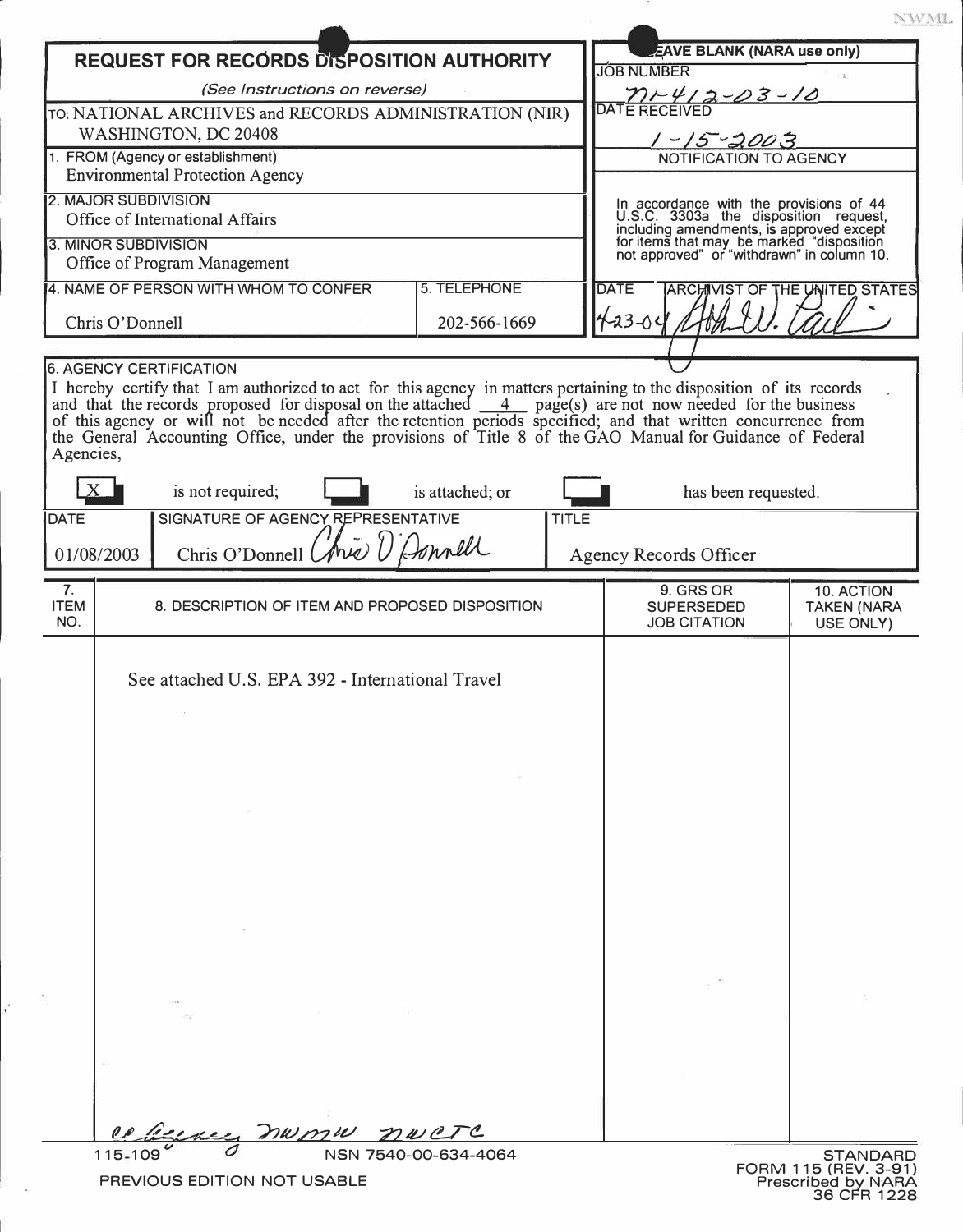EPA Records Schedule 392 - International Travel Page 1 of 3

### **U.S. EPA RECORDS SCHEDULE 392**

**DRAFT:** 10/4/02

**SERIES TITLE:** 

International Travel

#### **PROGRAM:**

International Affairs

### **EPA SERIES NO:**

392

**AGENCY FILE CODE:**  INTE 392

**NARA DISPOSAL AUTHORITY:** 

Pending

#### **APPLICABILITY:**

Headquarters

#### **DESCRIPTION:**

Includes records related to international travel. International Travel Plans (EPA Form 4550-5) show a monthly list of all international travel planned during the coming month, including names of travelers, dates, and countries of trips, and purpose. The International Trip Report Abstract (EPA Form 4550-1) shows the purpose and accomplishments of the trip, institutions or individuals contacted, and recommendations as to the future desirability of continuing these contacts. Also includes the annual summary reports of all foreign travel by EPA personnel.

#### **DISPOSITION INFORMATION:**

#### **a. Record copy**

Disposable.

Break file at end of year. Keep in office 2 years after file break, then retire to the FRC. Destroy when 6 years old.

#### **b. Electronic copies created with word processing and electronic mail applications**

Disposable.

Delete when record copy is generated.

#### **ARRANGEMENT:**

#### **TYPE OF RECORDS:**

Forms, reports

http://intranet.epa.gov/records/schedule/draft/392.htm 1/6/2003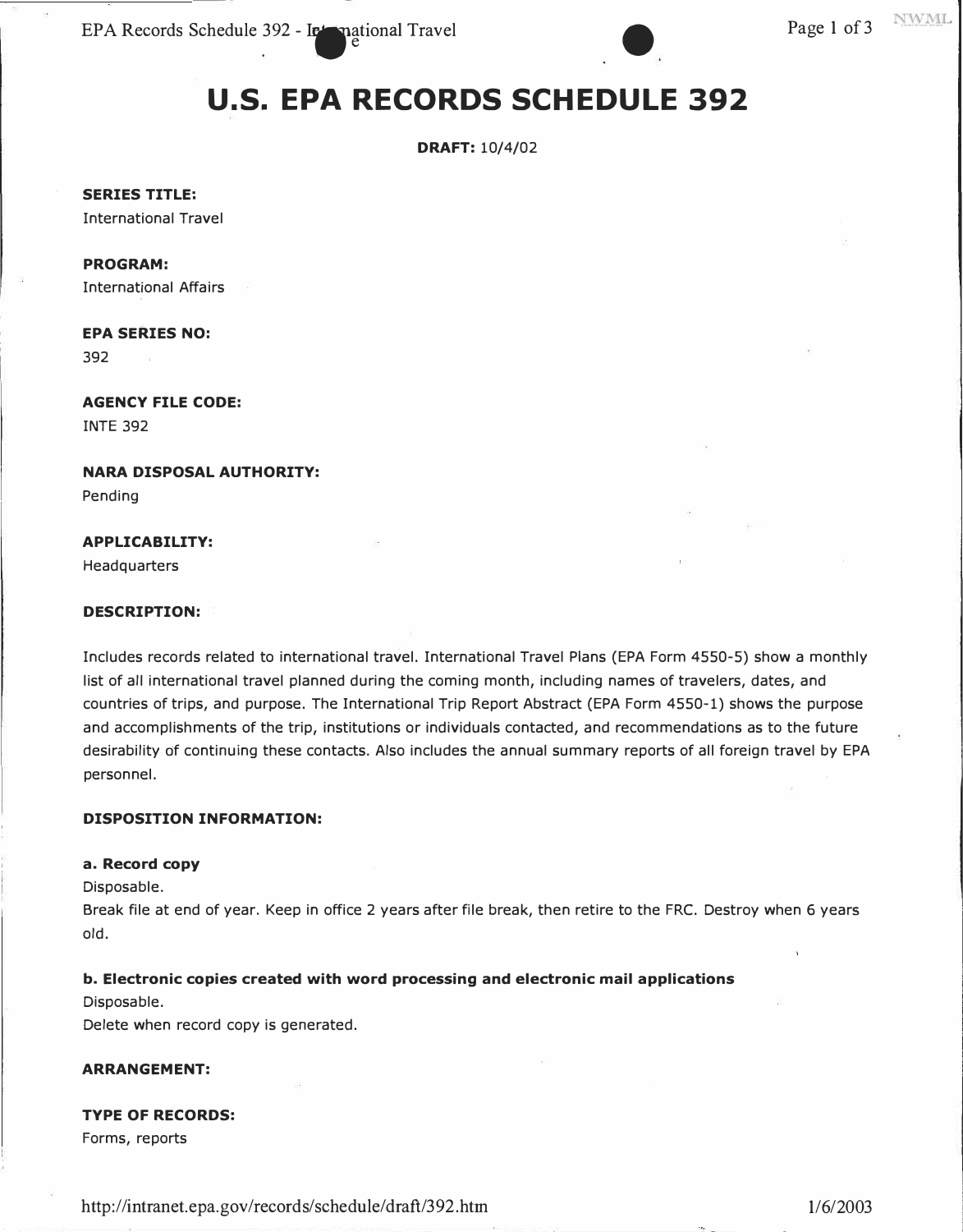EPA Records Schedule 392 - International Travel Page 2 of 3



#### **SPECIFIC RESTRICTIONS:**

**MEDIUM:** 

**Paper, electronic** 

**FUNCTIONS SUPPORTED:** 

**Program operations** 

#### **SPECIFIC LEGAL REQUIREMENTS:**

#### **REASONS FOR DISPOSITION:**

**Three related, previously approved items (NCl-412- 85-16/24, 25, and 26) have been combined into one. Retention for all three items is 6 years meeting current program and audit needs. Retention for electronic copies has been added.** 

#### **AGENCY-WIDE GUIDANCE:**

**Records containing sensitive or personal information should be shredded to protect confidentiality.** 

#### **PROGRAM OFFICE GUIDANCE/ DESCRIPTIVE INFORMATION:**

#### **CONTROLLING UNIT:**

**Unit: Office of International Affairs** 

**Location: Ronald Reagan Bldg.** 

**Inclusive Dates: 1995-present** 

**Volume on Hand (feet): 10 ft.** 

**Annual Accumulation (feet or inches):** 

#### **CONTACT POINT:**

**Contact: William Whitehouse** 

**Mail Code: 2680R** 

**Telephone:** 

<http://intranet.epa.gov/records/schedule/>draft/392.htm 1/6/2003